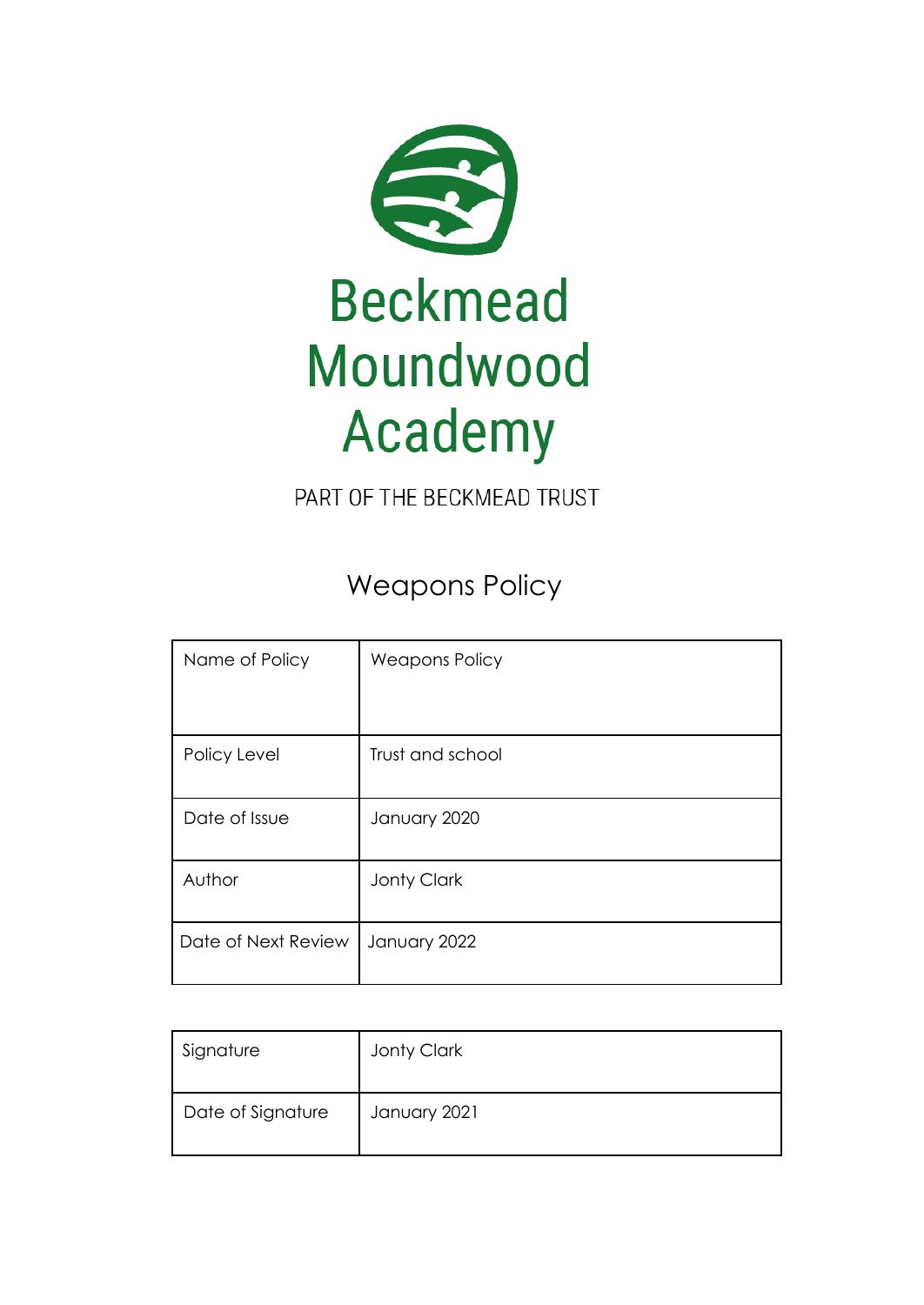

## **BECKMEAD MOUNDWOOD ACADEMY WEAPONS POLICY**

Under no circumstances should a weapon be brought into school. If a pupil is discovered to have brought a weapon into school the police will be informed and the permanent exclusion of that pupil will be discussed by the Chair of Governors and the Headteacher.

This discussion will focus on the following issues:

i) How the weapon was found, discovered or reported. ii) The nature of the weapon.

iii) The location and storage of the weapon on the school site. iv) Knowledge of third parties as to the weapon being in school. v) What the perceived purpose was of having the weapon in school. vi) Preceding behaviour and attitude of the pupil whilst attending The Beckmead Trust School.

vii) It is usual for permanent exclusion to be recommended if the pupil is in Key Stages 3, 4 or 5 unless it is judged that there are very exceptional circumstances to be considered. The contextual information will be evaluated in a differentiated way for pupils in Key Stages 1 and 2 and it will not always be the case that permanent exclusion will be recommended for this age group although this still remains an option.

Following this discussion, the Principal, Headteacher or Head of School will either:

a) Recommend permanent exclusion to the governors or: b) Following discussion with the parents / carers, place the pupil on a fixed term exclusion and organise a disciplinary hearing to include the pupil and representatives of the governing body, the school and the family or carers.

Outcomes from this meeting will include:

## 1) Extension of fixed term exclusion

2) An agreement that the pupil will spend an agreed period of time working with key staff on specific targets that when met, will facilitate reintegration back onto the school site.

Weapons include…guns, pellet guns, BB guns, air guns, replica guns, knives, num-chukkas, death stars and other martial arts objects; screwdrivers, hammers, chisels, bradles and any tool that could be used offensively; razors, razor blades, aerosols, chains, scissors, etc. This list is not exhaustive but it should be noted that weapons also describe 'home made' implements manufactured to injure, threaten or intimidate.